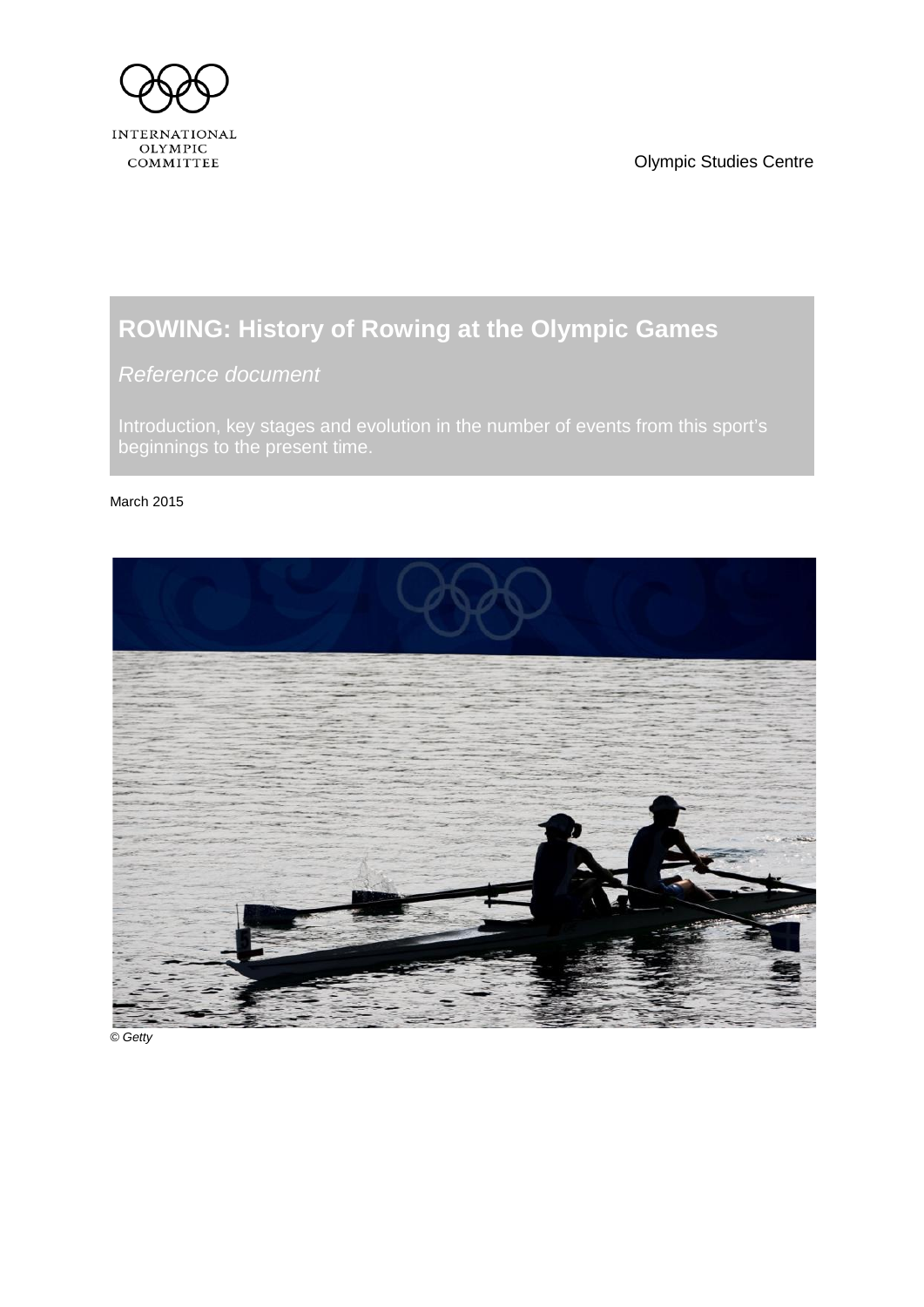



# **Rowing**

### **Introduction**

Rowing has been on the programme of every edition of the Olympic Summer Games, but the events planned for the Games of the I Olympiad in [Athens](http://www.olympic.org/athens-1896-summer-olympics) in 1896, did not take place due to bad weather. Women were included for the first time at the Games of the XXI Olympiad in [Montreal in 1976.](http://www.olympic.org/montreal-1976-summer-olympics)

## **Key stages**

| Entry       | • 1894: At the Paris Congress in June, the desire for nautical sports (rowing, sailing<br>and swimming) to be included on the Olympic programme was expressed.                              |
|-------------|---------------------------------------------------------------------------------------------------------------------------------------------------------------------------------------------|
| Women       | • 1972: At the 73 <sup>rd</sup> IOC Session, which was held in August and September in Munich,<br>the Federation's proposal to add women's events to the Olympic programme was<br>approved. |
| Lightweight | • 1993: At the IOC Executive Board meeting held in March in Atlanta, the Federation's<br>proposal to replace three events by three others for lightweights was approved.                    |

### **Evolution in the number of events**

- 1900: 4 events (men's)
- 1904 : 5 events (men's)
- 1908-1912 : 4 events (men's)
- 1920: 5 events (men's)
- 1924-1972: 7 events (men's)
- 1976-2016: 14 events (8 men's and 6 women's)

#### [Find out more](http://www.olympic.org/rowing)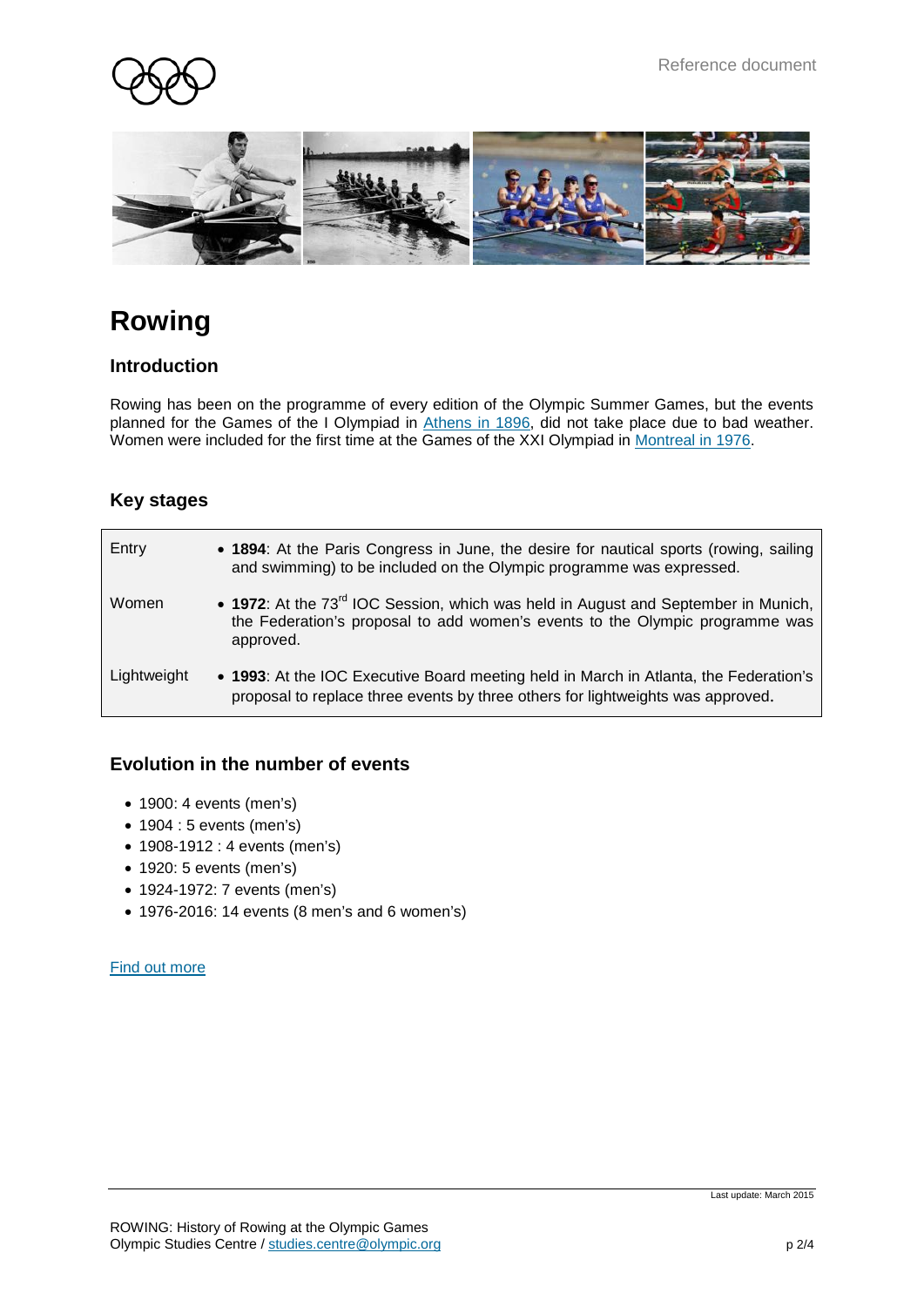

### **Men's events**

| Rowing men                     |          |  |  |  |  |  |  |  |   |   |  |   |   |  |  | 1896* 1900 1904 1908 1912 1920 1924 1928 1932 1936 1948 1952 1956 1960 1964 1968 1972 1976 1980 1984 1988 1992 1996 2000 2004 2008 2012 2016  Total |
|--------------------------------|----------|--|--|--|--|--|--|--|---|---|--|---|---|--|--|-----------------------------------------------------------------------------------------------------------------------------------------------------|
| Single scull                   |          |  |  |  |  |  |  |  |   |   |  |   |   |  |  | 27                                                                                                                                                  |
| Pair oared shell with coxswain |          |  |  |  |  |  |  |  |   |   |  |   |   |  |  | 18                                                                                                                                                  |
| Coxless pair                   |          |  |  |  |  |  |  |  |   |   |  |   |   |  |  | 24                                                                                                                                                  |
| Double sculls                  |          |  |  |  |  |  |  |  |   |   |  |   |   |  |  | 24                                                                                                                                                  |
| Lightweight double sculls      |          |  |  |  |  |  |  |  |   |   |  |   |   |  |  |                                                                                                                                                     |
| Four-oared shell with coxswain |          |  |  |  |  |  |  |  |   |   |  |   |   |  |  | 19                                                                                                                                                  |
| Coxless four                   |          |  |  |  |  |  |  |  |   |   |  |   |   |  |  | 24                                                                                                                                                  |
| Coxed fours Jugriggers         |          |  |  |  |  |  |  |  |   |   |  |   |   |  |  |                                                                                                                                                     |
| Lightweight coxless four       |          |  |  |  |  |  |  |  |   |   |  |   |   |  |  |                                                                                                                                                     |
| Quadruple sculls               |          |  |  |  |  |  |  |  |   |   |  |   |   |  |  |                                                                                                                                                     |
| Eight with coxswain            |          |  |  |  |  |  |  |  |   |   |  |   |   |  |  | 27                                                                                                                                                  |
| Number of events men           | $\bf{0}$ |  |  |  |  |  |  |  | 7 | 8 |  | 8 | 8 |  |  | 27                                                                                                                                                  |

\* The rowing events planned at the Games of the I Olympiad in Athens in 1896 could not be held because of bad weather

## **Women's events**

| <b>Rowing women</b>            |  |  |  |  |  |  |  |  |  |  |  |  |  |  | 1900 1904 1908 1912 1920 1924 1928 1932 1936 1948 1952 1956 1960 1960 1964 1968 1972 1976 1980 1984 1988 1992 1996 2000 2004 2008 2012 2016   Total |
|--------------------------------|--|--|--|--|--|--|--|--|--|--|--|--|--|--|-----------------------------------------------------------------------------------------------------------------------------------------------------|
| Single sculls                  |  |  |  |  |  |  |  |  |  |  |  |  |  |  |                                                                                                                                                     |
| Coxless pair                   |  |  |  |  |  |  |  |  |  |  |  |  |  |  |                                                                                                                                                     |
| Double sculls                  |  |  |  |  |  |  |  |  |  |  |  |  |  |  |                                                                                                                                                     |
| Lightweight double sculls      |  |  |  |  |  |  |  |  |  |  |  |  |  |  |                                                                                                                                                     |
| Four-oared shell with coxswain |  |  |  |  |  |  |  |  |  |  |  |  |  |  |                                                                                                                                                     |
| Coxless four                   |  |  |  |  |  |  |  |  |  |  |  |  |  |  |                                                                                                                                                     |
| Quadruple sculls with coxswain |  |  |  |  |  |  |  |  |  |  |  |  |  |  |                                                                                                                                                     |
| Quadruple sculls               |  |  |  |  |  |  |  |  |  |  |  |  |  |  |                                                                                                                                                     |
| Eight with coxswain            |  |  |  |  |  |  |  |  |  |  |  |  |  |  |                                                                                                                                                     |
| Number of events women         |  |  |  |  |  |  |  |  |  |  |  |  |  |  |                                                                                                                                                     |